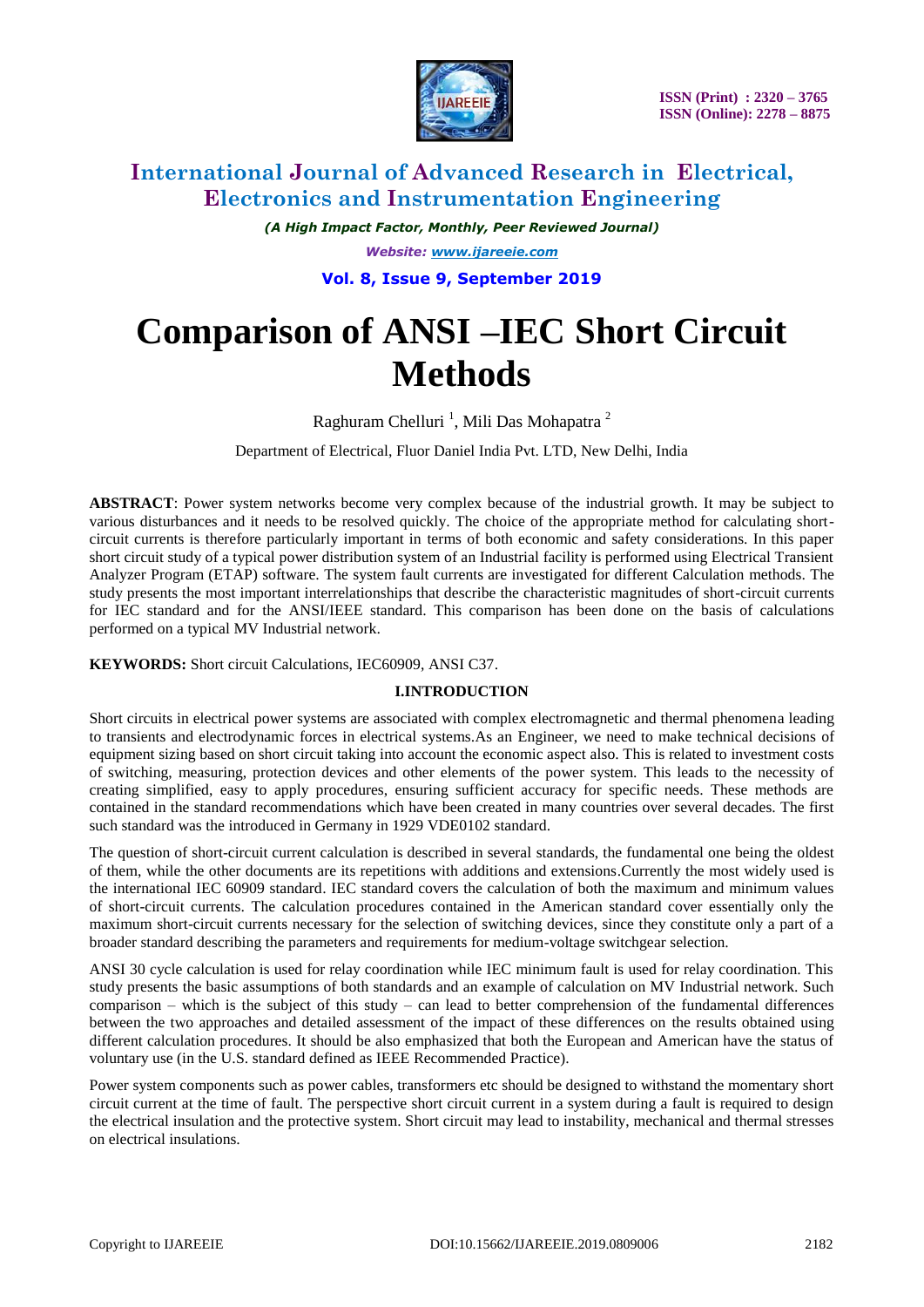

*(A High Impact Factor, Monthly, Peer Reviewed Journal)*

*Website: [www.ijareeie.com](http://www.ijareeie.com/)*

### **Vol. 8, Issue 9, September 2019**

### **II. SHORT CIRCUIT ANALYSIS**

Short circuit is an accidental or intentional conductive path between two or more conducting part, caused by the breakdown of insulation, high surge voltage and human error. It leads to large magnitude of fault current which is greater than full load current. Short circuit current depends on the intervening circuit impedance up to the fault point. A short circuit may lead to, stability problem, mechanical and thermal stress and it may also cause fire hazard and electric shock to the working personnel. The results of short circuit analysis are used for the selection of protective devices and their coordination.

In this paper, the short circuit characteristic of the typical plant has been analyzed using ANSI C-37, IEC 60909 standards in ETAP. The detailed descriptions about the short circuit current calculations are presented in this section. Calculation methodology for IEC calculation is current based while ANSI is impedance based.

#### **III. IEC STANDARD (IEC60909)**

IEC 60909 is being used to analyse the short circuit performance of the typical plant. In IEC 60909 standard, the initial symmetrical current is obtained by using the nominal voltage, voltage factor (C) and equivalent impedance at the fault location.

Three methods namely method-A, method-B, method-C are used and the peak current magnitudes are obtained. Method-A which is known as uniform ratio,  $k$  is determined by taking the smallest ratio of R/X from all the branches of network with 80% of current at nominal voltage at fault location is only included. In method-B which is otherwise called as ratio at short circuit location, the value of "k" is obtained by multiplying with a safety factor of 1.15 to account the inaccuracies in the calculation. In method-C which is known as equivalent frequency method, the value of "k" is obtained by using the frequency altered R/X. Here in this method, R/X is calculated at lower frequency and it is multiplied by a frequency dependent multiplying factor. Method C used for the calculation purpose in this paper.

The IEC standard defines the voltage of equivalent source with adjustment provided by the use of voltage factor "c" depending on the network nominal system voltage. For the purpose of calculation, this factor can be considered in accordance with Table I.

In calculations the initial symmetrical short-circuit current  $I_k$ " (defined as the rms value of the periodic component of the short-circuit current at time  $t = 0$  is determined from the following equation:

$$
I_k^{\prime\prime} = \frac{C.U_n}{\sqrt{3}.\sqrt{x^2 + r^2}}
$$

| <b>Nominal</b>                       | Voltage factor c<br>for calculation |                                   |  |  |
|--------------------------------------|-------------------------------------|-----------------------------------|--|--|
| voltage Un                           | maximum short-<br>circuit current   | minimum short-<br>circuit current |  |  |
| Low voltage:<br>$100 V$ to<br>1000 V | 1.05<br>1.10                        | 0.95<br>0.90                      |  |  |
| Medium<br>voltage: Upto<br>35kV      | 1.1                                 |                                   |  |  |
| High voltage:<br>$>35$ kV            | 1.1                                 |                                   |  |  |

Table I. Values of Voltage Factors Recommended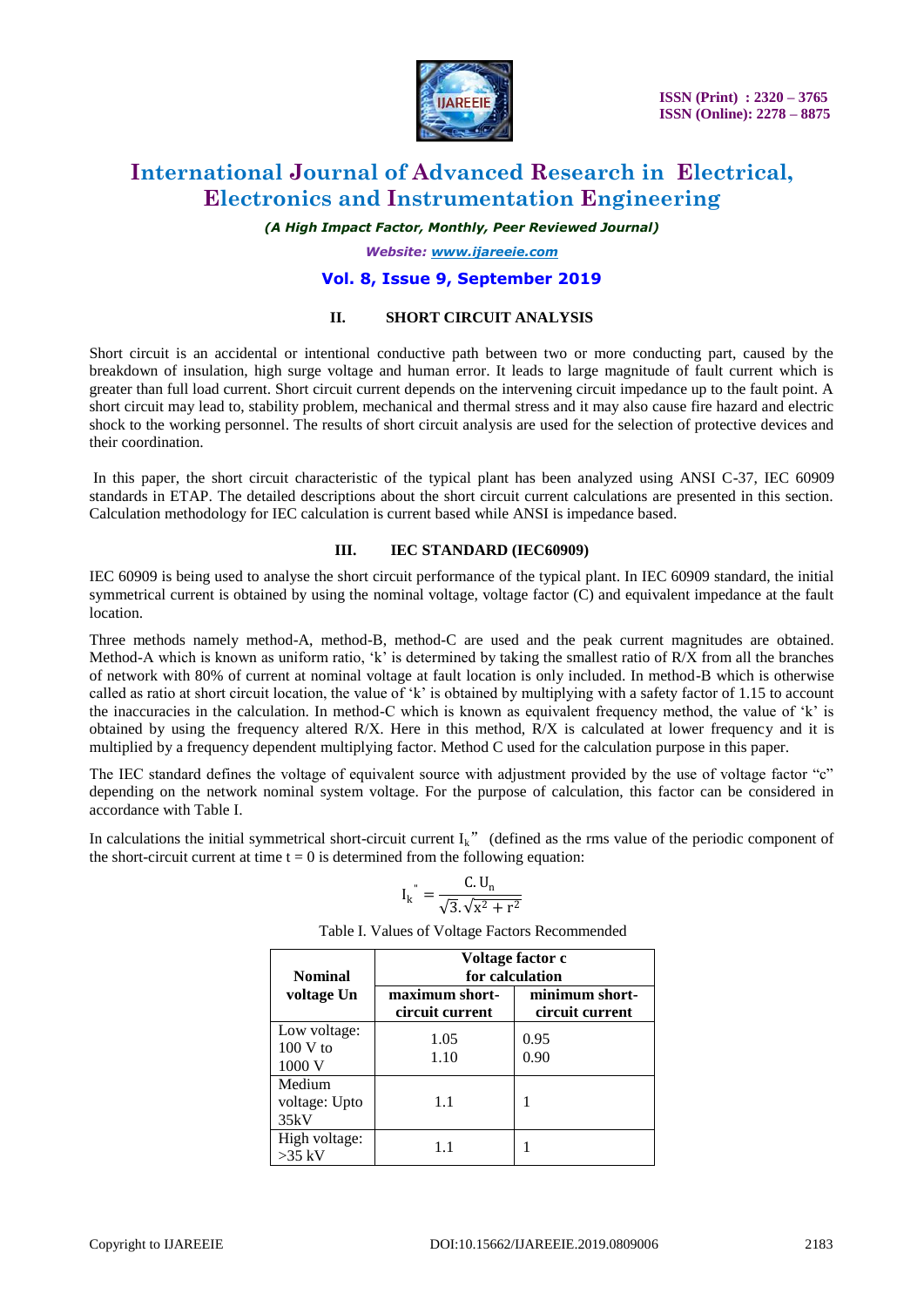

*(A High Impact Factor, Monthly, Peer Reviewed Journal)*

*Website: [www.ijareeie.com](http://www.ijareeie.com/)*

# **Vol. 8, Issue 9, September 2019**

Where  $C =$  voltage factor (Table I),  $U_n =$  nominal voltage of the network where the assumed for calculation short-circuit has occurred,  $r =$  short-circuit resistance,  $x =$  short circuit reactance.

Peak short-circuit current  $I_p$ , that is the largest instantaneous value of short-circuit current is calculated from the equation

$$
I_P = \sqrt{2.} k. I_K
$$

Where k=factor for the calculation of the peak short-circuit current. Factor k can be calculated from the equation or read from the graph  $k = f(X/R)$ , contained in IEC 60909.

The symmetrical short-circuit breaking current is the rms value of the short-circuit current at the instant of contact separation of the disconnecting device

Calculation of symmetrical short-circuit breaking current requires a distinction of the type of short circuit. The symmetrical short-circuit breaking current from the induction motor is calculated from

$$
I_{bM} = \mu_M \cdot q \cdot I''_{kM}
$$

It is possible to determine the q and  $\mu_M$  factor by reading its value from a graph or by calculation using the equations contained in IEC 60909.

#### **IV. ANSI STANDARD (C37)**

The short circuit current calculations based on the ANSI standard has been performed in three different networks namely  $\frac{1}{2}$  cycle, 1  $\frac{1}{2}$  to 4 cycle and 30 cycle. In  $\frac{1}{2}$  cycle network, the sub-transient reactance of the network components is used to calculate the fault current and the corresponding network is called as sub-transient network. Here, the momentary short circuit current is calculated after  $\frac{1}{2}$  cycle of the fault occurrence. In 1  $\frac{1}{2}$  to 4 cycle network, the transient reactance of the network components is used to calculate the fault current and the corresponding network is called as transient network. In this network, the interrupting short circuit current is calculated after 4 cycles of the fault occurrence. In 30 cycle network, the steady state reactance of the network components is used to calculate the fault current and it is used to calculate the steady state short circuit current.

In ANSI C37, the equivalent of the initial symmetrical short circuit current  $I_k^{\prime\prime}$  is the so called first cycle duty and is calculated as

$$
I_{\!\_sym}\!\!=\!E/X
$$

Where  $E - rms$  (nominal) value of line-to-neutral voltage,

 $X -$ Circuit reactance value at the time of short-circuit

The equivalent of the peak short-circuit current I peak in ANSI C37 is the peak current (I  $_{(Peak)}$ ) defined as

$$
I_{\text{eak}} = \sqrt{2}
$$
.  $I_{\text{sym}}(1 + e^{\Lambda ( -2\pi ft / ((x/r))}))$ 

Estimation of the peak current value is done in two stages. The first step is to determine the value of the relative time (it will be always be a little less than half of the cycle), and the next one is to calculate the value of peak current. The factor  $e^{\Lambda}$  (-(r/L) t) occurring in the equation (independent of frequency) describing the process of disappearance of the periodic component, contains inductance L as  $L=x/\omega=x$ .  $t/(2\pi)$ , and time t as a multiple of the network cycle, that is t  $= N \times T$  where T is the length of the network's cycle. This leads to e^ (-2πR/ ((x.T)) NT) =e^ (-2πN/ ((x/r))) that is the result which is independent of frequency. Of course, the ratio x/r must be set at the frequency for which the calculation is carried out, that is, in the actual case, of 50 Hz.

ANSI 1  $\frac{1}{2}$ -4 cycles calculation is used for selection of MV interrupting current and  $\frac{1}{2}$  cycle for LV and asymmetrical fault.ANSI and IEC methods of X/R calculation is different .To determine the ratio X/R ANSI C37 recommends the separate setting of equivalent networks reactance (while omitting all the equivalent resistances of individual elements of the network), and assigning equivalent network"s resistance while omitting all reactance. This avoids the calculations using complex numbers and it is justified by the fact that in any case the time-consuming calculation of the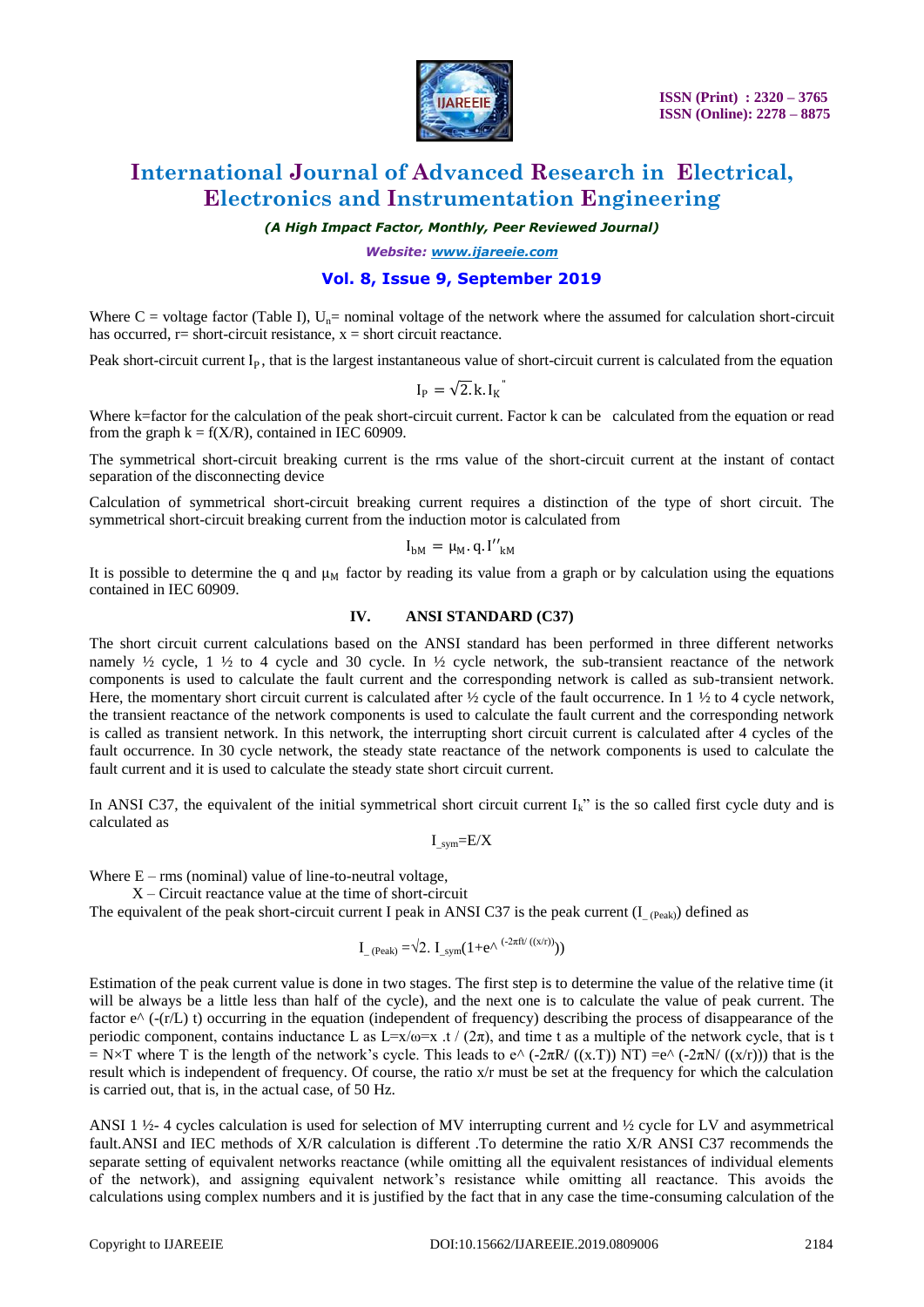

*(A High Impact Factor, Monthly, Peer Reviewed Journal)*

*Website: [www.ijareeie.com](http://www.ijareeie.com/)*

## **Vol. 8, Issue 9, September 2019**

resultant short-circuit impedance does not lead to the correct value of the X/R ratio, since in a network supplied from several sources, each source branch is characterized by a distinct value of the time constant of decay of a periodic component, while the simplified method ensures that the resulting peak current values are not lower than the real ones, or provides sufficient accuracy for the proper selection of switchgear.

When calculating the current values of the first cycle in medium voltage networks, it takes into account only the reactance of individual network elements, while considering both reactance and resistance is recommended for low voltage networks. The ANSI/IEEE standards do not provide for the use of the factors correcting impedance of transformers. But there should be applied appropriate (separate for ½ cycle current and breaking current) reactance multipliers for synchronous motors and induction machines (Table II).Supply network impedance is determined for the value  $c = 1$ . Equipment rating in ANSImethoddepends on 30 cycles fault current calculation while IEC it is to be rated for initial symmetrical short-circuit current  $(I_k$ ").

Table II. Values of reactance multipliers to calculate the current of the  $\frac{1}{2}$  Cycle & breaking current

| <b>Criterion</b>            | Multipliers for $\frac{1}{2}$<br>cycle duty | <b>Multipliers</b><br>for the<br>breaking<br>current |  |  |  |  |
|-----------------------------|---------------------------------------------|------------------------------------------------------|--|--|--|--|
| <b>Synchronous machines</b> |                                             |                                                      |  |  |  |  |
| Generators /synchronous     | 1.0                                         | 1.5                                                  |  |  |  |  |
| motors                      |                                             |                                                      |  |  |  |  |
| <b>Induction machines</b>   |                                             |                                                      |  |  |  |  |
| $>185$ kW to 750kW @3600    |                                             |                                                      |  |  |  |  |
| rpm $\&$                    | 1.0                                         | 1.5                                                  |  |  |  |  |
| >750kW @1800rpm             |                                             |                                                      |  |  |  |  |
| >37kW                       | 1.2                                         | 3                                                    |  |  |  |  |
| $<$ 37 $kW$                 | $\infty$                                    | $\infty$                                             |  |  |  |  |

#### **V. RESULT AND DISCUSSION**

To illustrate the differences in the calculation of the short-circuit current according to IEC and on the other hand ANSI/IEEE standards, calculations of characteristic short-circuit currents, necessary for the selection of sample power system were conducted. Diagram of electric power network under consideration (with the rating of the individual elements, used to calculate the impedance) is shown in Fig. 1

The power distribution system consists of one 6.3kV power distribution board which is feeding the 6 kV induction motors and LV Distribution through the 6.3/ 0.415kV Power distribution transformers of 2.5 MVA.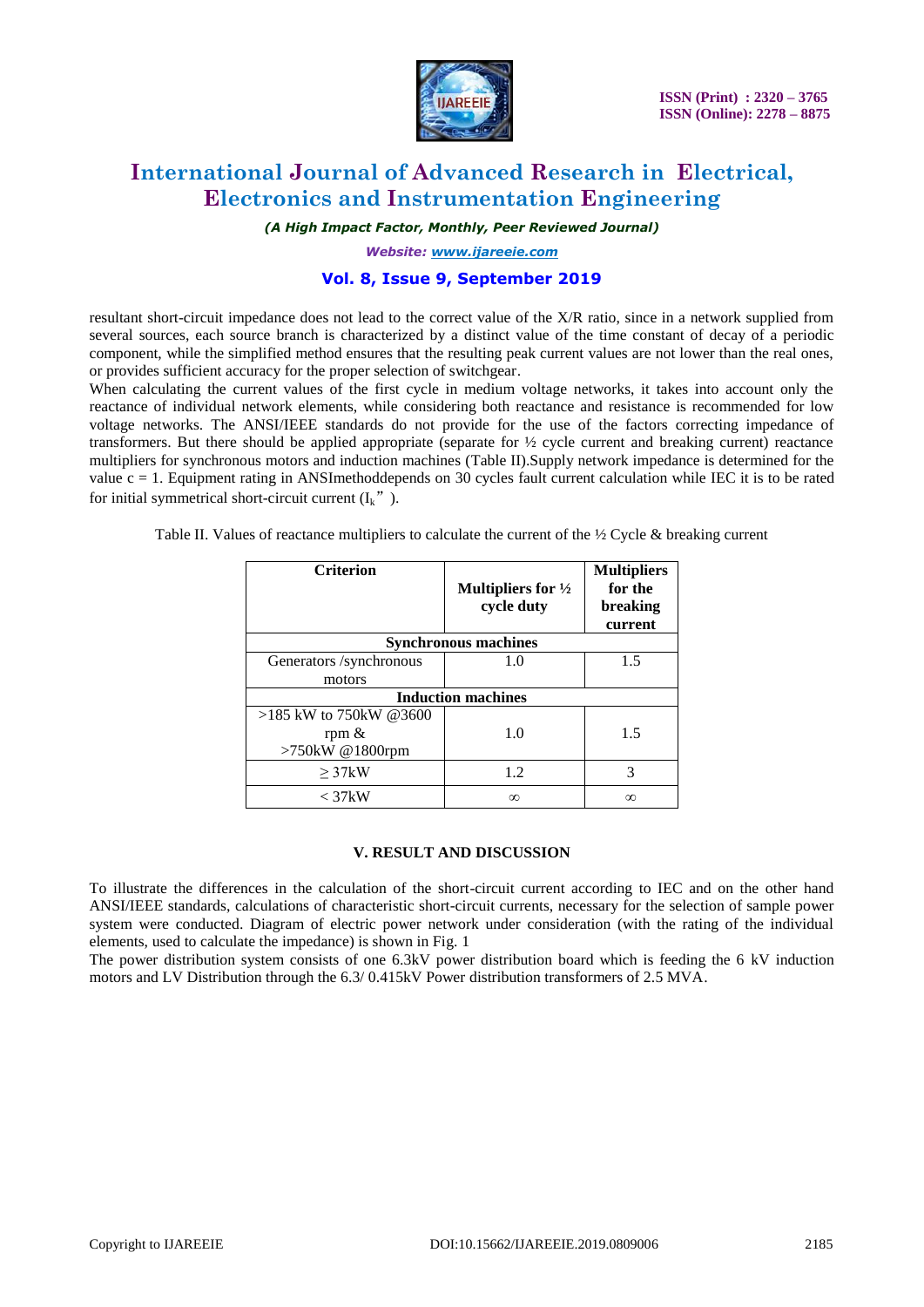

*(A High Impact Factor, Monthly, Peer Reviewed Journal)*

*Website: [www.ijareeie.com](http://www.ijareeie.com/)*

### **Vol. 8, Issue 9, September 2019**

Fig. 1 ETAP Single line diagram of an Industrial network



The simulation results of short circuit current at different bus levels are as mentioned in below table III.

Table III-The calculations results of maximum short circuit currents in the example shown on fig.1

|             | <b>According to</b><br><b>IEC</b> standard |       |       | <b>According to</b><br><b>ANSI/IEEE</b><br>standards |       |       |
|-------------|--------------------------------------------|-------|-------|------------------------------------------------------|-------|-------|
| Fault       | $I''_k$                                    |       |       | $\frac{1}{2}$                                        |       | 30    |
| location    |                                            | $I_p$ | $I_k$ | cycle                                                | cycle | cycle |
|             | Values in kA                               |       |       | Values in kA                                         |       |       |
| Motor       | 29.5                                       | 67.9  | 22.9  | 27.35                                                | 24.53 | 21.44 |
| Terminal    |                                            |       |       |                                                      |       |       |
| Fault kA at | 33.4                                       | 80.7  | 25.7  | 30.77                                                | 27.52 | 24.14 |
| 6.3kV       |                                            |       |       |                                                      |       |       |

### **VI.CONCLUSION**

Comparative analysis of the calculation results point to the fact that the calculation of all the currents according to ANSI C37 lead to results lower by about 10 % from the results of calculations carried out according to IEC60909. This is mostly related to the use of the c factor stipulated in IEC 60909, which is not used according to ANSI C37, however equipment selection is based on ANSI or IEC as per the project location and standards applicable.Due to the economic aspects of switchgear selection and ensuring safety requirements concerning continuity of supply, the problem of calculating the short-circuit currents is of particular importance. Generally IEC is more conservative calculation and leads to higher values of Short circuit. However there is possibility of getting higher short circuit values with ANSI method compared to IEC method depending on system X/R. The ANSI multiplying factor changes with breaker interrupting cycles from 1 ½-4 cycles and may lead to higher breaking current.